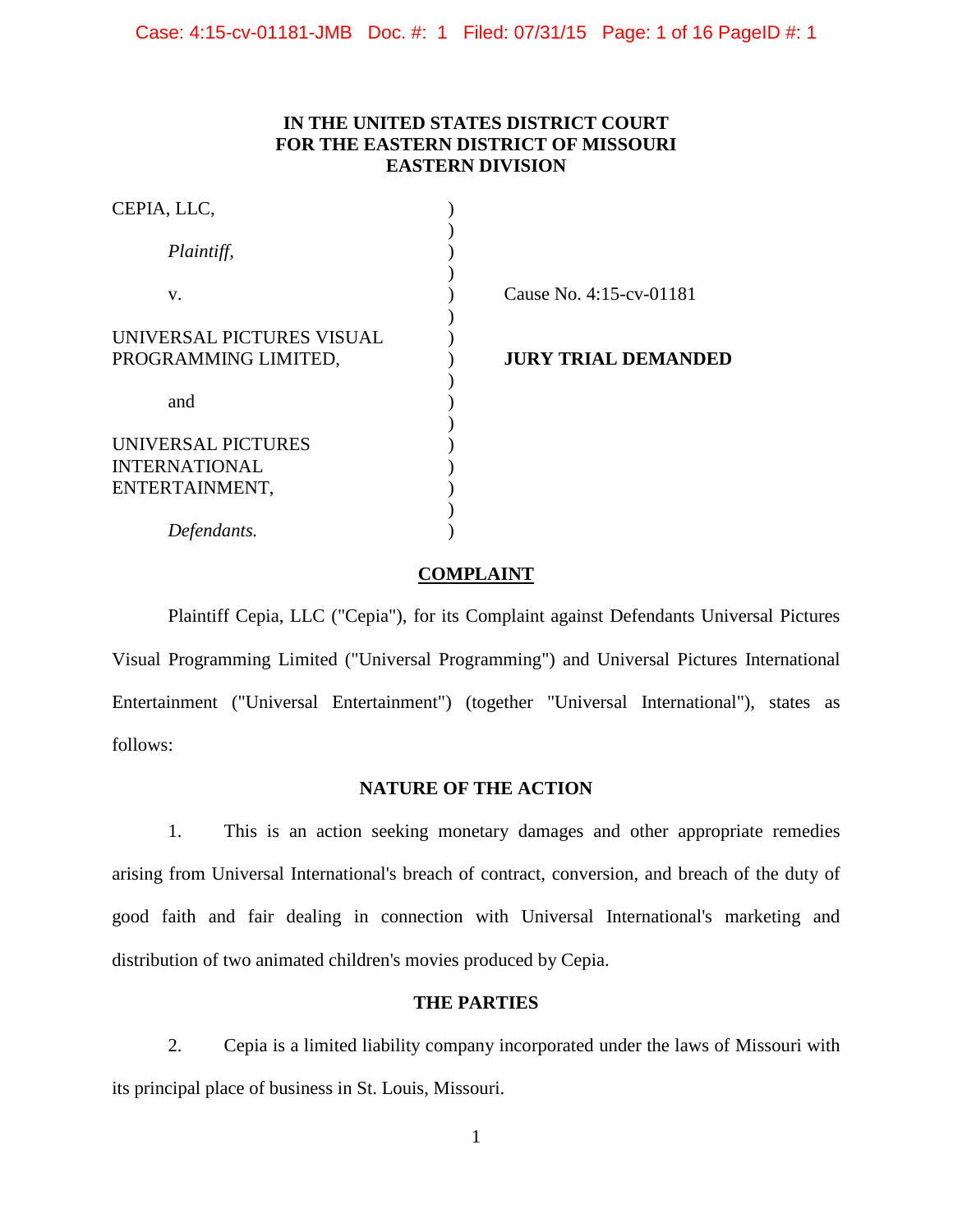### Case: 4:15-cv-01181-JMB Doc. #: 1 Filed: 07/31/15 Page: 2 of 16 PageID #: 2

3. Cepia is in the business of developing, manufacturing, and selling innovative toys, including the toy line that inspired the movies that are the subject of this lawsuit.

4. Universal Programming is a foreign corporation with its principal place of business in London, England.

5. Universal Entertainment is a foreign corporation with its principal place of business in London, England.

6. Universal Programming and Universal Entertainment are in the business of developing, creating, producing, marketing, distributing, and licensing films.

### **JURISDICTION AND VENUE**

7. This Court has subject matter jurisdiction over this action pursuant to 28 U.S.C. § 1332 because Cepia and Universal International are citizens of different countries and the amount in controversy exceeds \$75,000, exclusive of costs and interest.

8. Universal Programming and Universal Entertainment do business in interstate commerce in the United States, including within this judicial district. Universal Programming and Universal Entertainment marketed, distributed, and sold Cepia's movies without authorization, causing harm to Cepia in this judicial district.

9. This Court has personal jurisdiction over Universal Programming and Universal Entertainment by virtue of their doing business with Cepia, which is located within this judicial district, along with their commission of tortious acts that have an effect within this judicial district. Moreover, Missouri is designated as the jurisdiction to administer the Distribution Agreement at issue, and the law of Missouri applies to the Distribution Agreement.

10. Venue is proper in this judicial district pursuant to 28 U.S.C. § 1391(b) and (c).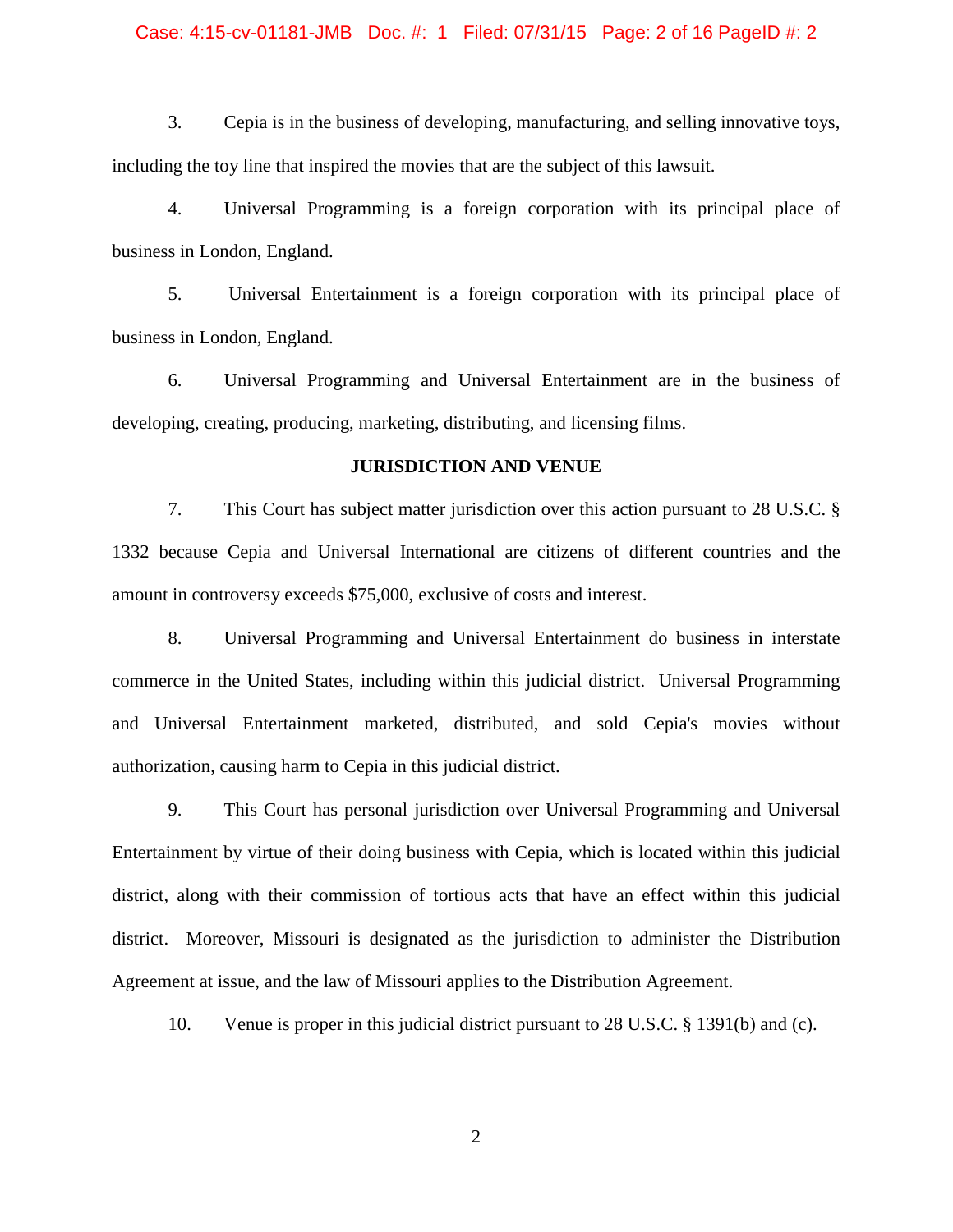### **FACTS APPLICABLE TO ALL COUNTS**

#### **A. Cepia's Toy Line and Movies**

11. In the fall of 2008, Cepia's founder and CEO, Russell Hornsby, along with several employees of Cepia conceived of the idea of a unique toy line featuring intelligent motorized animals that would move and make random noises on their own (the "Toy Line"). The animals would be designed to sleep, move, and play within a whimsical habitat created via different play sets and accessories.

12. Cepia expended considerable time, money and effort in developing its Toy Line and related marketing strategy.

13. The Toy Line was initially introduced in stores nationwide throughout the United States and in the United Kingdom in the fall of 2009 under the trademark ZhuZhu Pets.<sup>®</sup>

14. The Toy Line was an immediate and phenomenal success in the marketplace with record sales for the 2009 Christmas selling season. The Toy Line was widely recognized by third parties in the news, on the Internet, in social media circles and via other forms of communication as one of the "hottest toys" of the year.

15. Since initial introduction, the Toy Line has been heavily promoted by Cepia through television and print advertising, as well as Internet and social media promotional activities.

16. Cepia launched the Toy Line internationally in 2010, having established distribution networks throughout much of Europe, Asia, Australia, New Zealand, and North and South America.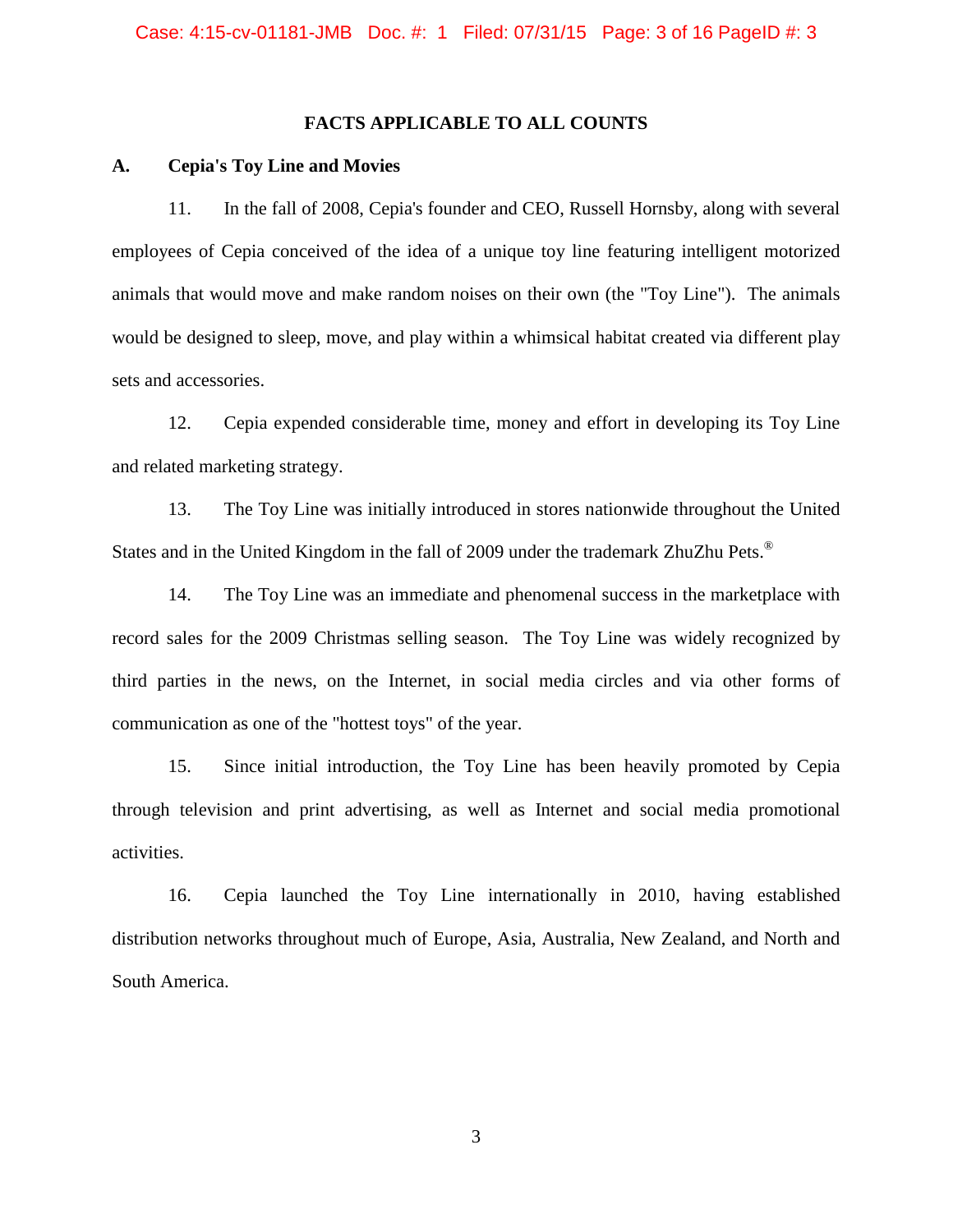### Case: 4:15-cv-01181-JMB Doc. #: 1 Filed: 07/31/15 Page: 4 of 16 PageID #: 4

17. Consistent with its plans, Cepia expanded the line for 2010 to include additional hamster characters, play sets and accessories, as well as a series of woodland creatures, all sold under the "ZhuZhu Pets<sup>®"</sup> trademark.

18. Cepia also introduced new "combat" hamsters and related play sets and accessories intended to appeal to boys under the Kung Zhu® trademark.

19. Both the ZhuZhu Pets<sup>®</sup> and Kung Zhu<sup>®</sup> brands fall within Cepia's Zhu-niverse<sup>™</sup> brand of toys.

20. Cepia developed an expansive "Zhu-niverse" of Zhu-themed games, music, website, and videos to ensure that children and parents would learn about and become interested in the various "Zhu" worlds.

21. As the "Zhu-niverse" expanded, it became a crucial part of Cepia's business model.

22. The games, music, websites, and videos showcased new Zhu worlds while promoting Zhu products and bolstering sales of the Toy Line. The new Zhu worlds matured and the music, websites, and videos created to drive Zhu-niverse<sup>®</sup> toy sales became independently valuable assets.

23. In 2011, Cepia wanted to further capitalize on the value of the Zhu-niverse<sup>®</sup> by marketing and distributing two feature-length animated children's movies featuring the ZhuZhu Pets<sup>®</sup> and Kung Zhu® characters.

24. Cepia produced two movies, *Quest for Zhu* and *Amazing Adventures of Zhu*  (previously known as *Kung Zhu*) (together, the "Movies"). Cepia invested approximately \$4,000,000 in production costs for *Quest for Zhu* and \$4,300,000 for *Amazing Adventures of Zhu.*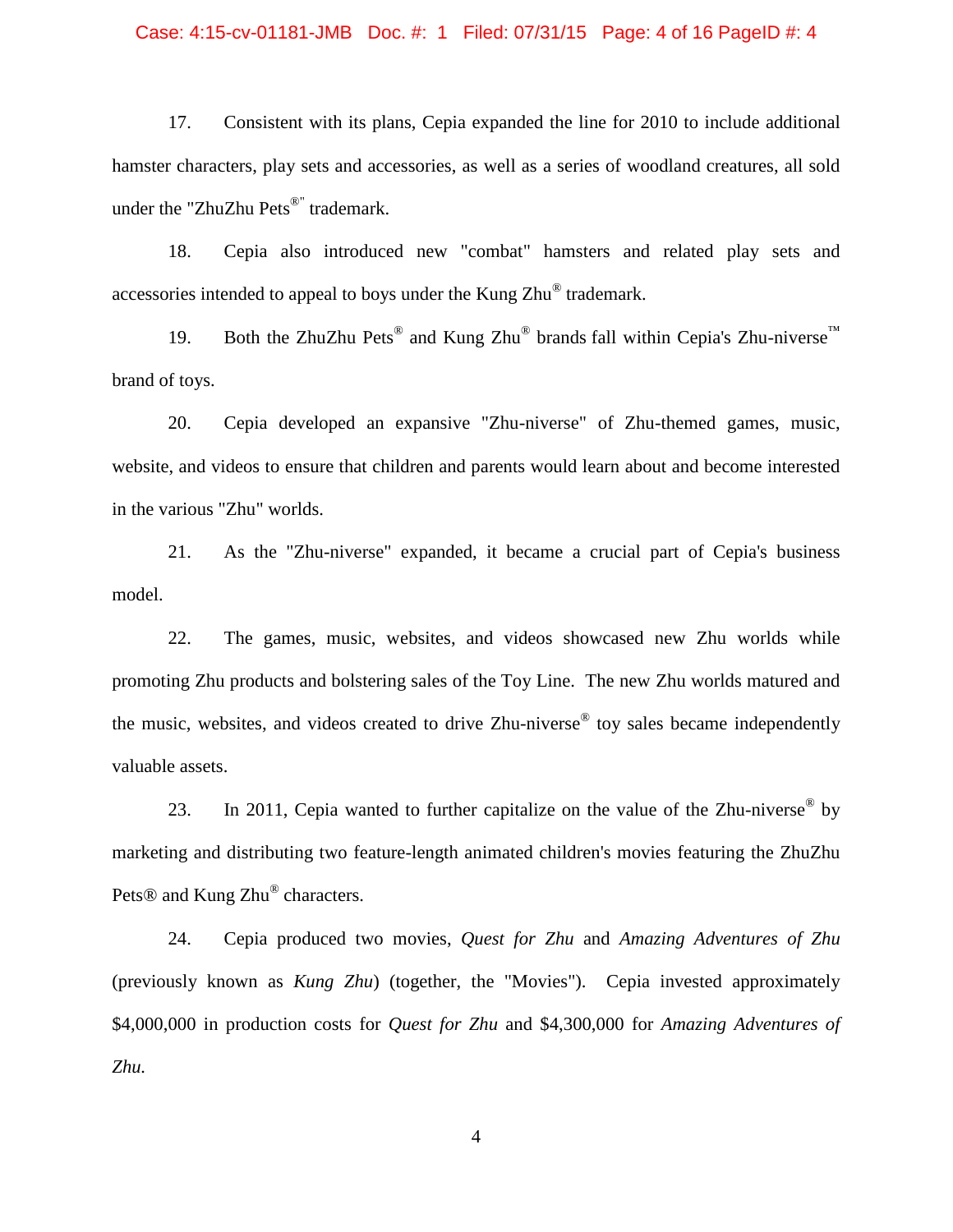### **B. Cepia's Distribution Agreement with Universal International**

25. In or around April 2011, Universal International proposed that it could effectively market and distribute the Movies internationally for Cepia.

26. In its pitch to Cepia, Universal International touted its "dedicated and passionate children's teams in every market" and its commitment to "do a great job" marketing and distributing Cepia's valuable Movies worldwide.

27. Based upon these representations, Cepia selected Universal International to assist in the international marketing and distribution of the Movies.

28. Universal International's dedication to the successful distribution of the two movies was especially important to Cepia because Cepia had invested significant time, effort and money in the production of the Movies and wanted to not only recoup its investment but make a reasonable profit.

29. On April 18, 2011, Cepia and Universal Programming entered into a Distribution Agreement in which Cepia granted Universal Programming three years of exclusive distribution rights in certain international territories for both movies. A copy of the fully executed Distribution Agreement ("Agreement") is attached hereto as Exhibit A.

30. Under the Agreement, Universal Programming would earn certain fees and advance certain costs before paying to Cepia the balance of the sales revenues generated as a result of the distribution of the Movies.

31. Universal Programming agreed to pay Cepia the balance of any sales revenues owed to Cepia on a quarterly basis.

32. Additionally, Universal Programming was obligated to make quarterly reports to Cepia of detailed sales figures, returns, costs, and fees.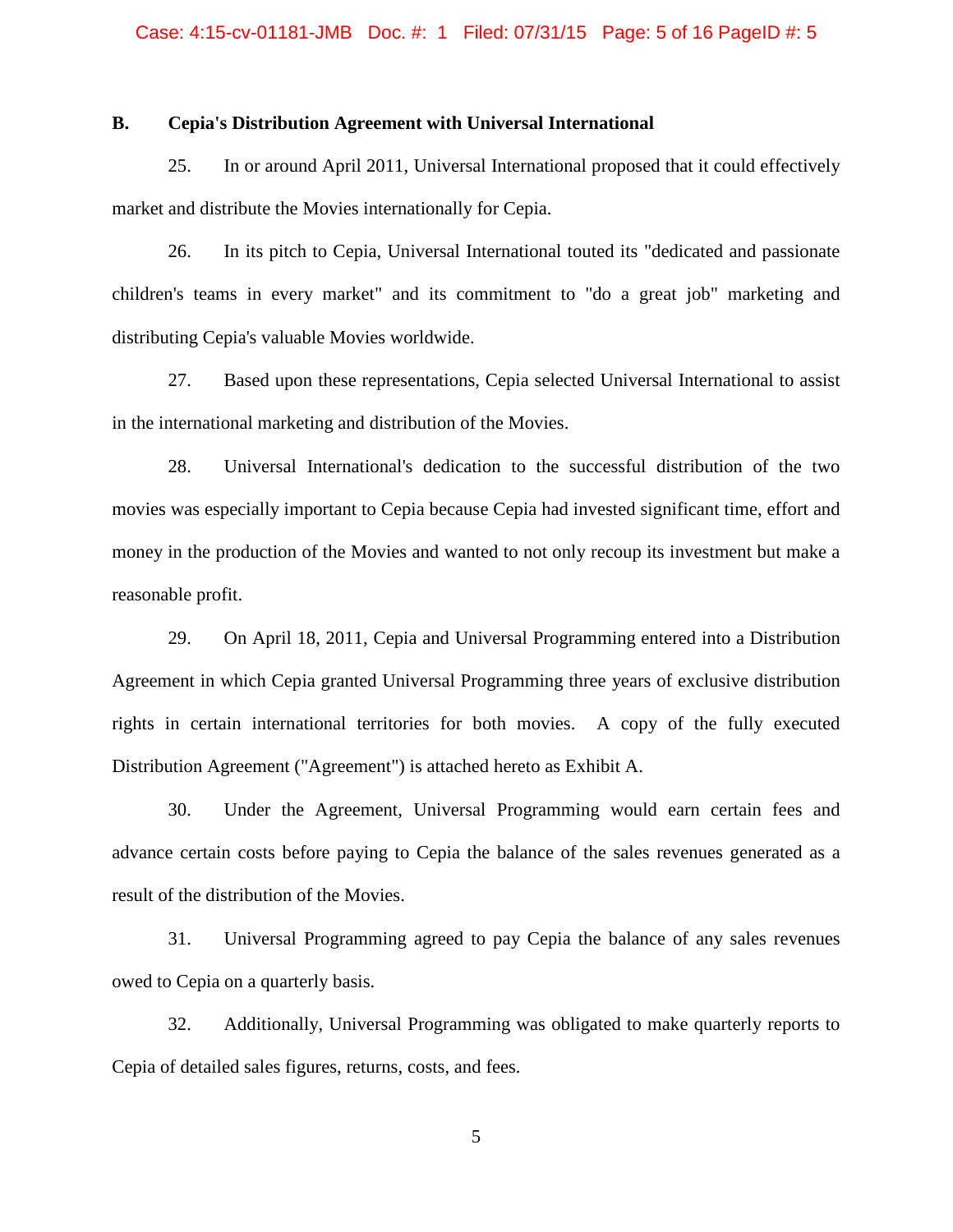Case: 4:15-cv-01181-JMB Doc. #: 1 Filed: 07/31/15 Page: 6 of 16 PageID #: 6

33. Maintaining control over the marketing and distribution of the Movies was of

critical importance to Cepia as evidenced by the terms of the parties' Agreement.

34. Significantly, the Agreement provided Cepia with express, absolute, and final

authority to preapprove the marketing and packaging of the Movies:

**Marketing:** . . . Universal Programming to recommend a marketing plan for each territory and Cepia to have final approval over such marketing plans. Uni[versal Programming] to execute such marketing plans, after Cepia's approval.

**Approvals:** a. In all territories Cepia will have final approval over all dubbing and marketing costs; Uni[versal Programming] will propose costs to Cepia in advance and Cepia will give pre-approvals per its discretion. b. Uni[versal Programming] will advise Cepia on how best to market and package the movies; Cepia will have final approval over all marketing and packaging.

35. On June 6, 2011, Universal International presented Cepia with an initial sales and

cost forecast for distribution of the first Movie, *Quest for Zhu.* 

36. Less than a month later, Universal International presented Cepia with the marketing plan for *Quest for Zhu*.

37. The marketing plan prepared by Universal International for *Quest for Zhu* was

detailed and demonstrated a significant amount of research had been employed to develop the

plan.

38. Cepia approved the marketing plan for *Quest for Zhu.*

39. On February 3, 2012, Universal International presented Cepia with a sales and cost forecast for distribution of the second Movie, *Amazing Adventures of Zhu.*

40. The forecast for *Amazing Adventures of Zhu* consisted of only four slides, which did not include any explanation or reasoning for the projected sales figures.

41. The forecast for the *Amazing Adventures of Zhu* also contained errors and only projected profits for limited territories.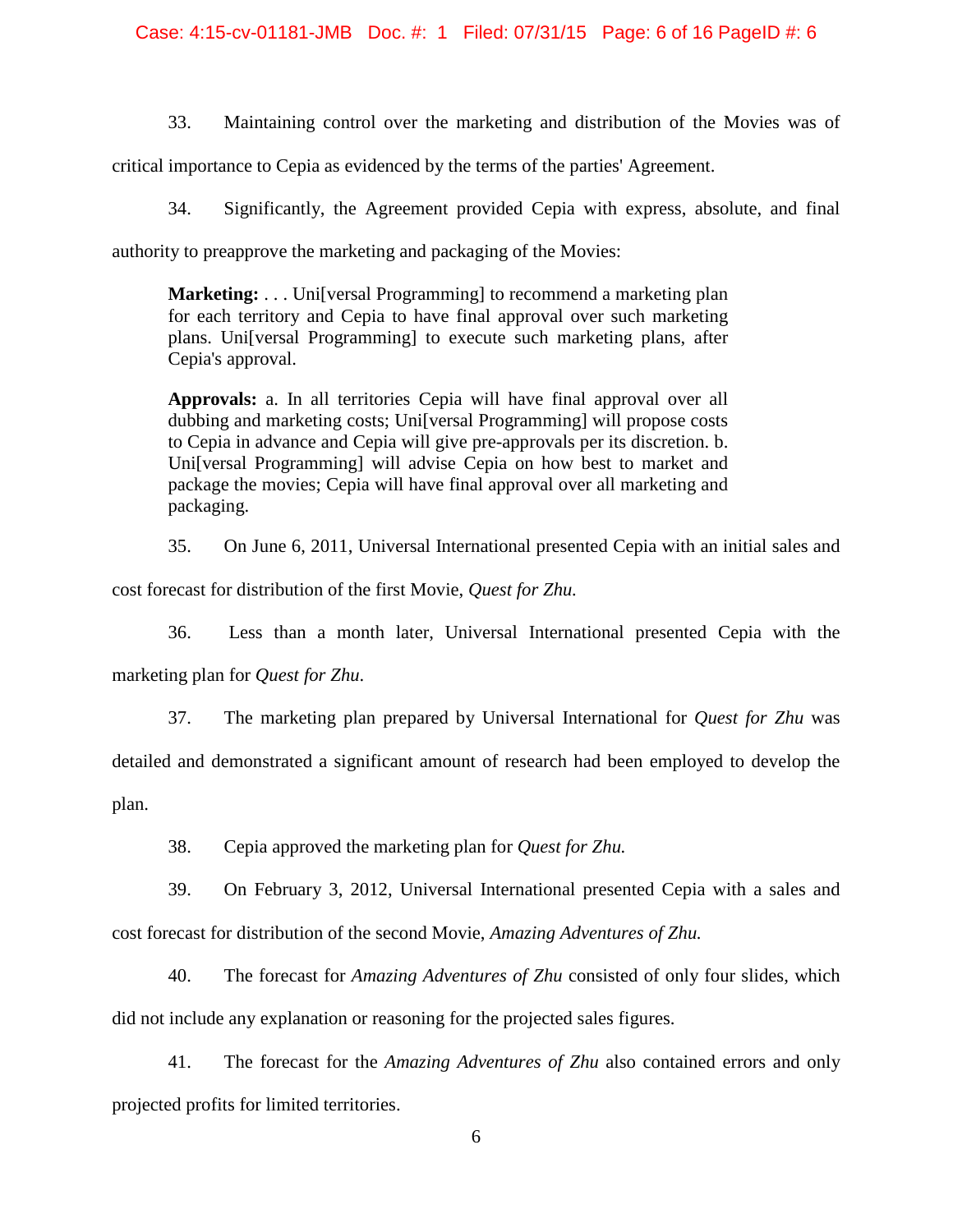### Case: 4:15-cv-01181-JMB Doc. #: 1 Filed: 07/31/15 Page: 7 of 16 PageID #: 7

42. In response, Cepia only authorized Universal International to proceed with a limited distribution plan for the *Amazing Adventures of Zhu* in Australia, New Zealand, the United Kingdom, France, and certain licensee territories on the condition that Universal International submit an acceptable marketing plan to Cepia that would adequately and profitably support the limited distribution of the *Amazing Adventures of Zhu*.

43. On March 25, 2012, Cepia and Universal International met in London to discuss marketing plans for the limited distribution of *Amazing Adventures of Zhu*.

44. On May 31, 2012, after several requests by Cepia for an acceptable marketing plan, Universal International assured Cepia that it would submit a marketing plan to fit Cepia's vision and strategy for *Amazing Adventures of Zhu*, consistent with their discussions during the London meeting.

45. Universal International did not send the promised proposal for a marketing plan for the *Amazing Adventures of Zhu* to Cepia until June 27, 2012.

46. Universal International's marketing plan for *Amazing Adventures of Zhu* failed to include viable cross-promotional strategies, cost-effective supplemental strategies, and trade marketing tactics, all of which Cepia believed to be necessary to an acceptable plan.

47. The marketing plan for *Amazing Adventures of Zhu* included only summary figures without support or detail.

48. The marketing plan appeared to increase marketing to a level that eliminated any profits. For example, the increased sales summary figures of the "revised plan" projected a net profit to Cepia of almost \$30,000 less than the plans discussed at the London meeting.

49. The marketing plan for *Amazing Adventures of Zhu*, which among other things eliminated any profits to Cepia, was not acceptable to Cepia.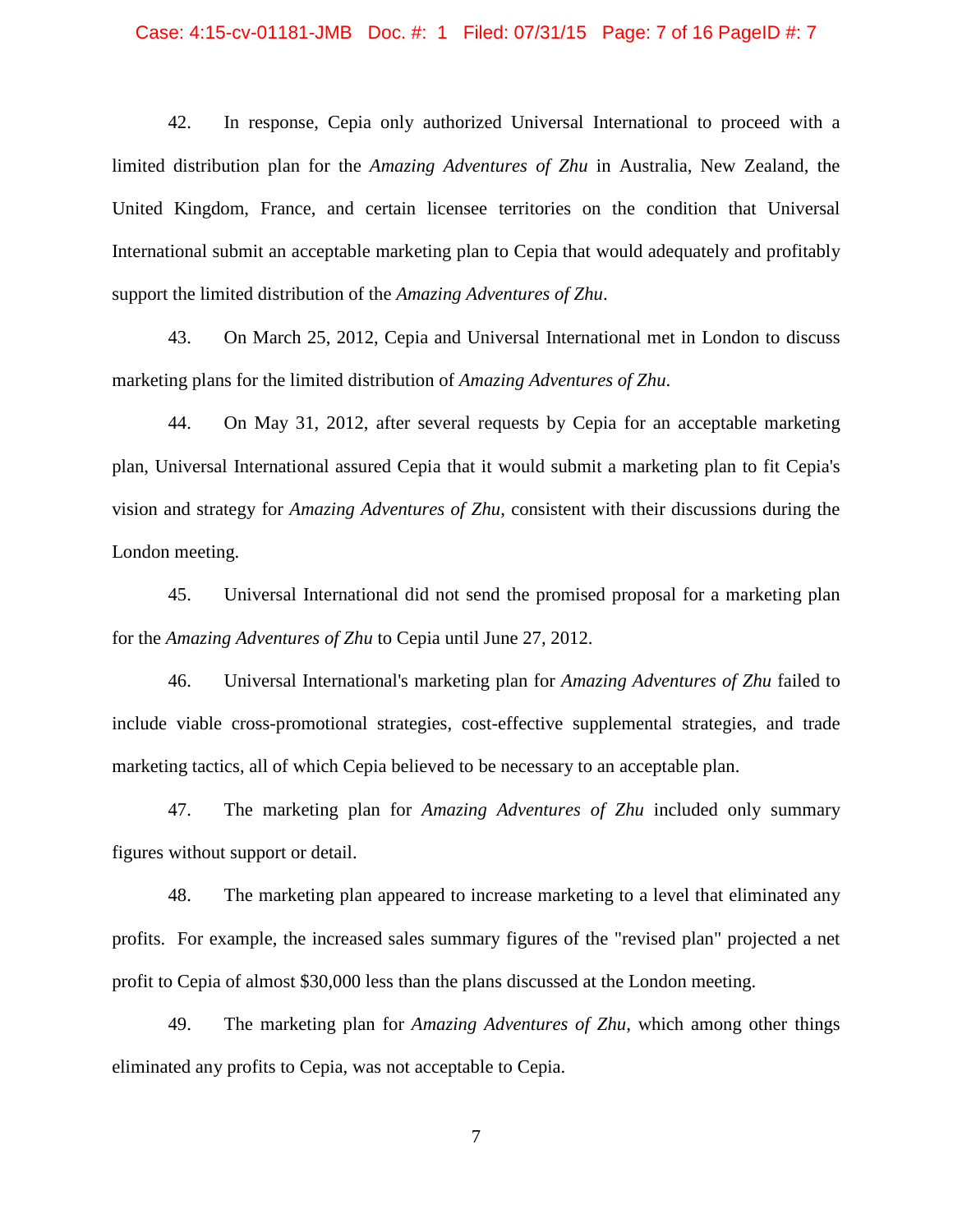50. On July 2, 2012, Cepia expressly rejected the plan pursuant to its right to review and pre-approve a marketing plan before the distribution of the Movies under the terms of the Agreement.

51. Universal International did not present Cepia with an alternate marketing plan.

# **C. Universal International's Secret and Unauthorized Distribution of** *Amazing Adventures of Zhu*

52. Late in 2012, Cepia began hearing rumors related to the unauthorized distribution of the second Movie, *Amazing Adventures of Zhu.*

53. Through its own investigation, Cepia learned that Universal International had distributed the *Amazing Adventures of Zhu* to at least two television broadcasters without Cepia's knowledge or approval.

54. Prior to Cepia learning of the unauthorized sale and distribution of the *Amazing Adventures of Zhu*, Universal International had not advised Cepia of its intent to do so, or sought authorization from Cepia to do so as they are required to do under the express terms of the Agreement.

55. To date, Universal International has not provided a timely and full accounting of revenues generated by the unauthorized distribution of the second Movie, the *Amazing Adventures of Zhu*.

56. Universal International's unilateral actions were especially harmful because the airing of the *Amazing Adventures of Zhu* on television destroyed the potential DVD/Blu-Ray market for this second Movie.

57. Universal International knew that the airing of the *Amazing Adventures of Zhu* on television before the release of a DVD would destroy the potential DVD market for the second Movie based upon its own assertion that "airing a one off-feature on TV before the DVD/Blu-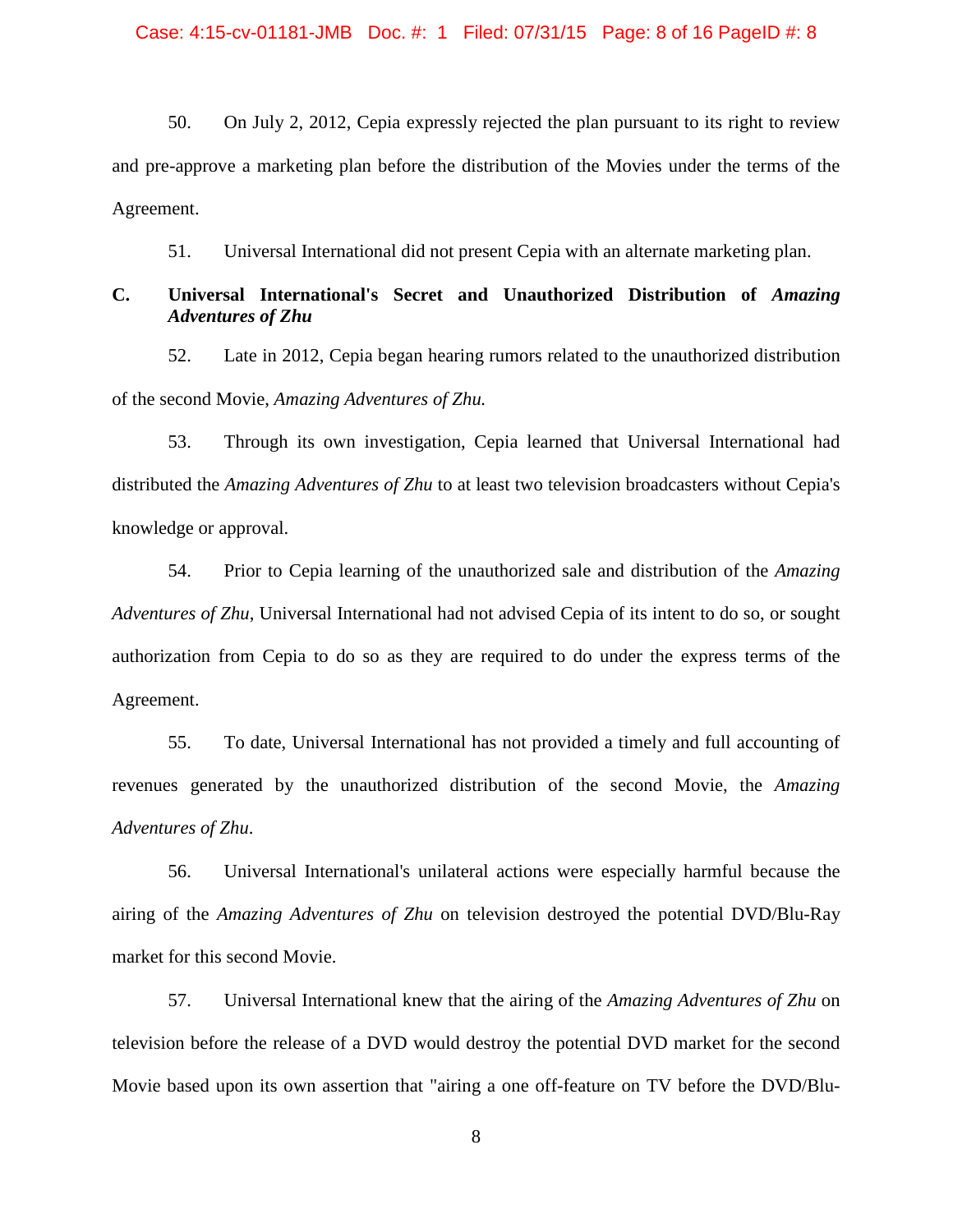### Case: 4:15-cv-01181-JMB Doc. #: 1 Filed: 07/31/15 Page: 9 of 16 PageID #: 9

Ray release hurts the sales potential massively (loss of support at retail, loss of consumer interest)."

58. Universal International also harmed Cepia in that its unauthorized release of the *Amazing Adventures of Zhu* for television led to its availability on the Internet for free download.

59. Upon information and belief, Universal International took no steps to protect this important asset belonging solely to Cepia even though it knew that the *Amazing Adventures of Zhu* would lose significant value once it was aired on television.

60. As a result, Universal International's unauthorized distribution of the *Amazing Adventures of Zhu* has caused irreparable harm to Cepia's ability to obtain a reasonable return on its investment or even to recoup its production costs for the Movies.

61. To date, Universal International continues to wrongfully retain all revenues generated as a result of the unauthorized distribution of the *Amazing Adventures of Zhu,* and has improperly refused to account for these revenues.

62. Additionally, Universal International has refused to provide timely and complete quarterly reports that would allow Cepia to accurately calculate the amount of money due from Universal International for the sales of the Movies.

# **Count I (Breach of Distribution Agreement Against Universal Programming-Unauthorized Distribution of** *Amazing Adventures of Zhu***)**

63. Cepia incorporates herein by reference the allegations contained in paragraphs 1 through 62 as if fully set forth herein.

64. On April 18, 2011, Cepia and Universal Programming entered into the Agreement. *See* Exhibit A.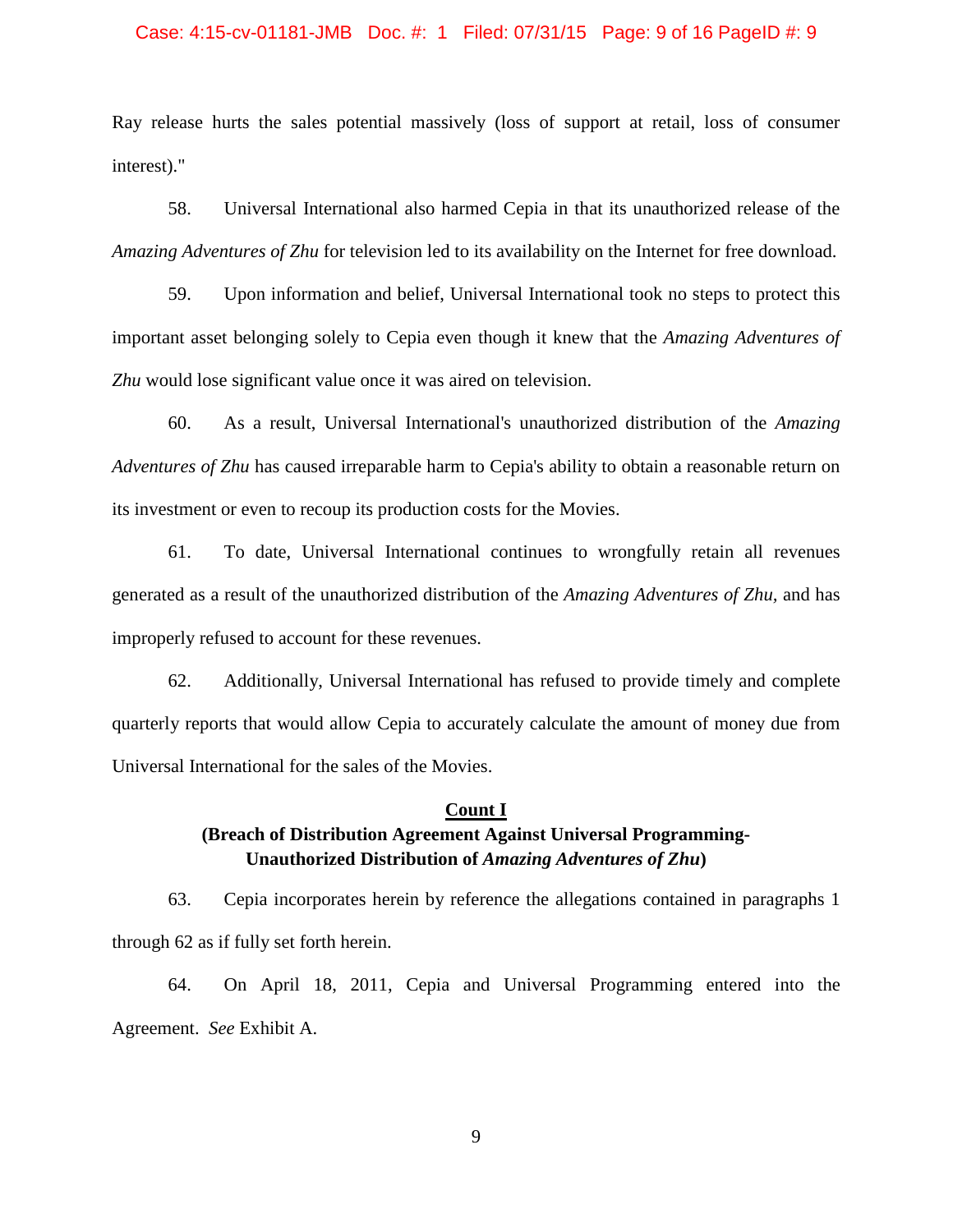### Case: 4:15-cv-01181-JMB Doc. #: 1 Filed: 07/31/15 Page: 10 of 16 PageID #: 10

65. Under the terms of the Agreement, Universal Programming agreed to market and distribute Cepia's Movies, but only after first obtaining final approval of a marketing plan from Cepia.

66. Universal Programming marketed and distributed Cepia's second movie, *Amazing Adventures of Zhu*, for use by television networks in Brazil and France without authorization from Cepia to do so.

67. Universal Programming never informed Cepia of its intentions to market and distribute *Amazing Adventures of Zhu* in this manner.

68. Universal Programming breached the Agreement by secretly marketing and distributing *Amazing Adventures of Zhu* without authorization from Cepia.

69. Universal Programming's distribution of *Amazing Adventures of Zhu* to television networks in Brazil and France before the movie had been distributed in DVD/Blu-ray formats significantly devalued *Amazing Adventures of Zhu* and precluded Cepia from generating revenues from the DVD/Blu-Ray market both in Brazil and France and also in other parts of the world market as well.

70. Cepia substantially performed all of its obligations under the Agreement and was acting in conformity with the Agreement at all times.

71. As a result of Universal Programming's breach of the Agreement, Cepia has been damaged and will continue to sustain damage.

72. Cepia is entitled to recover these damages from Universal International.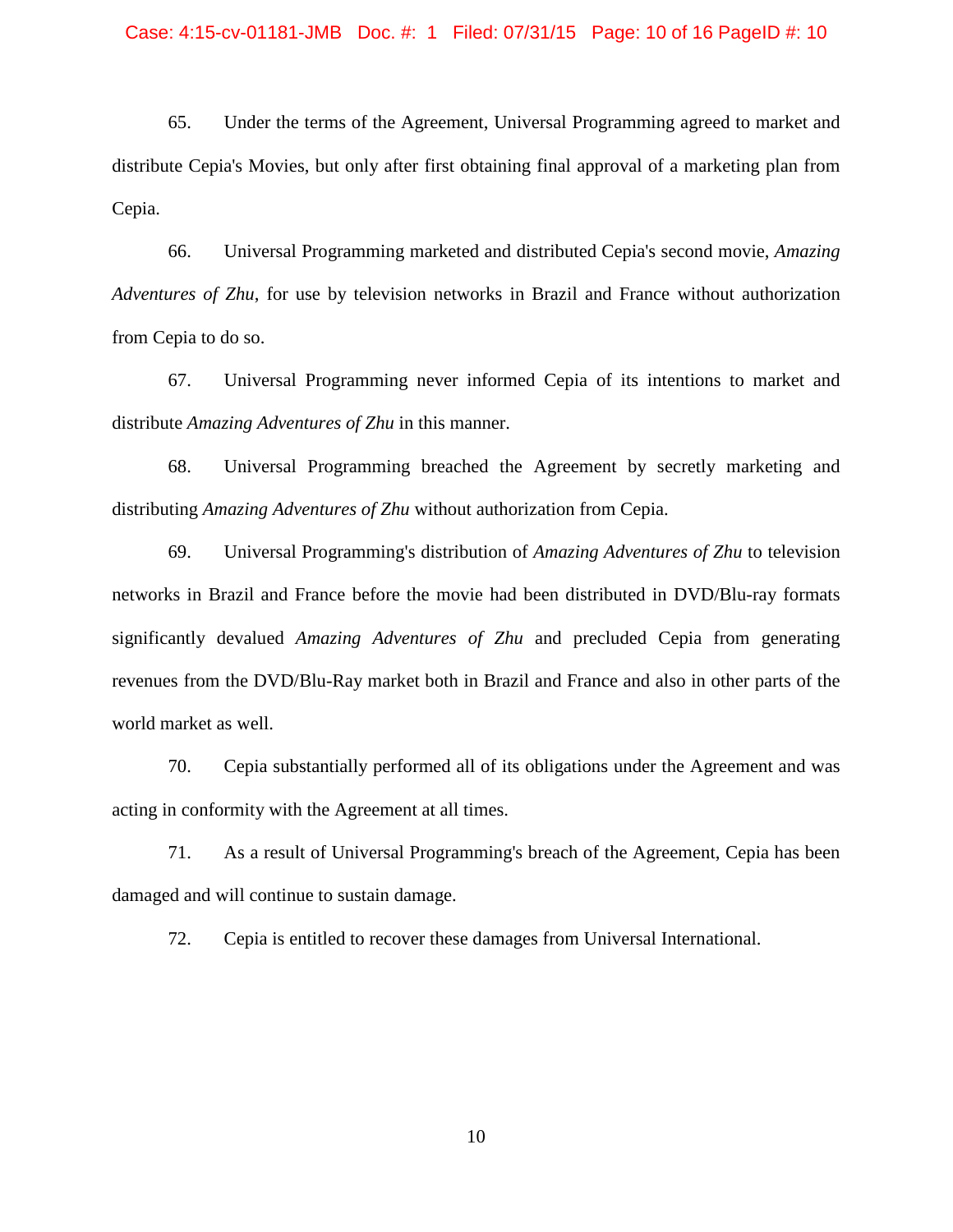# **Count II**

# **(Breach of Distribution Agreement Against Universal Programming-Failure to Pay Revenues Owed to Cepia)**

73. Cepia incorporates herein by reference the allegations contained in paragraphs 1 through 72 as if fully set forth herein.

74. On April 18, 2011, Cepia and Universal Programming entered into the Agreement. *See* Exhibit A.

75. Under the terms of the Agreement, Universal Programming agreed to market and distribute both of Cepia's Movies.

76. Universal Programming agreed to pay Cepia revenues realized in connection with the sales of Cepia's Movies, less certain fees to be retained by Universal Programming.

77. Universal Programming generated revenue in connection with its sales and distribution of Cepia's Movies.

78. Universal Programming owes Cepia the revenues realized pursuant to the Agreement, less any fees to be retained by Universal Programming.

79. Upon information and belief, the sales revenues owed to Cepia in connection with both Movies, as of June 30, 2015, were at least \$728,679.

80. Universal Programming has refused to pay Cepia the revenues owed to Cepia under the Agreement and is in breach of the Agreement.

81. Cepia substantially performed all of its obligations under the Agreement.

82. As a result of Universal Programming's breach of the Agreement, Cepia has been damaged and will be further damaged by Universal Programming's breach of the Agreement.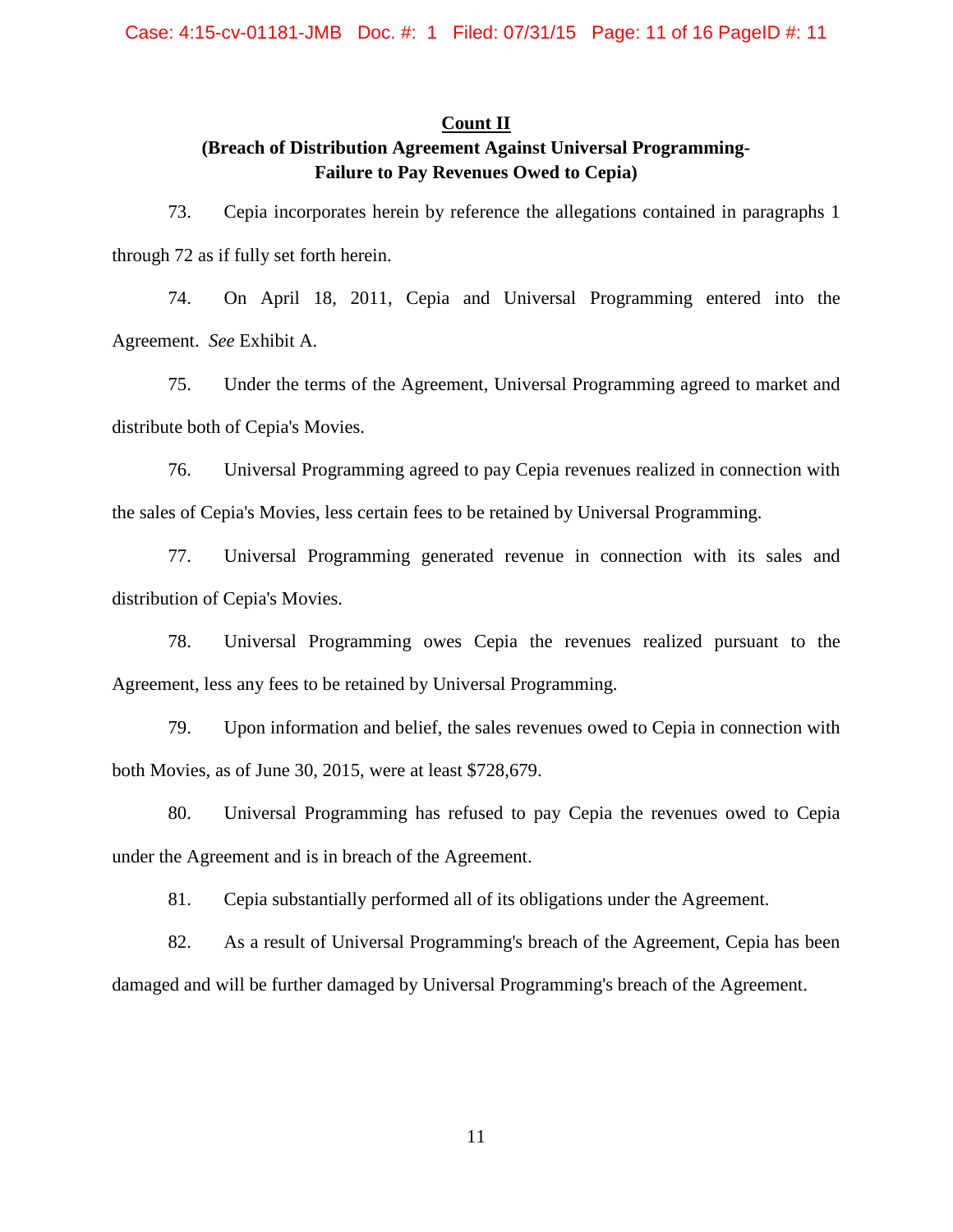### **Count III**

## **(Conversion Against Universal Programming and Universal Entertainment)**

83. Cepia incorporates herein by reference the allegations contained in paragraphs 1 through 82, as if fully set forth herein.

84. Cepia produced and owns all rights in two animated children's movies: *Quest for Zhu* and *Amazing Adventures of Zhu*.

85. Universal International misappropriated and converted the movie *Amazing Adventures of Zhu,* to the exclusion of Cepia's interests and rights in the movie, when without authorization and in secret, it distributed the movie to television networks in Brazil and France.

86. The Agreement between the parties required Universal International to obtain Cepia's approval of all marketing of the Movies before Universal International was authorized to sell or distribute the Movies.

87. Cepia did not authorize Universal International to distribute *Amazing Adventures of Zhu* to television networks in Brazil and France.

88. Universal International did not even advise Cepia that it intended to distribute *Amazing Adventures of Zhu* for airing on television or give Cepia any opportunity to object or otherwise protect its interest in its property.

89. Universal International's actions were an unauthorized abrogation of Cepia's absolute right of ownership and possession of the Movie, *Amazing Adventures of Zhu*.

90. Universal International intended to exercise control over *Amazing Adventures of Zhu* to the exclusion of Cepia's interests and rights in the movie.

91. Upon learning of Universal International's unauthorized distribution of the *Amazing Adventures of Zhu*, Cepia immediately demanded that Universal International refrain from any further unauthorized distribution even though the damage to Cepia's valuable asset was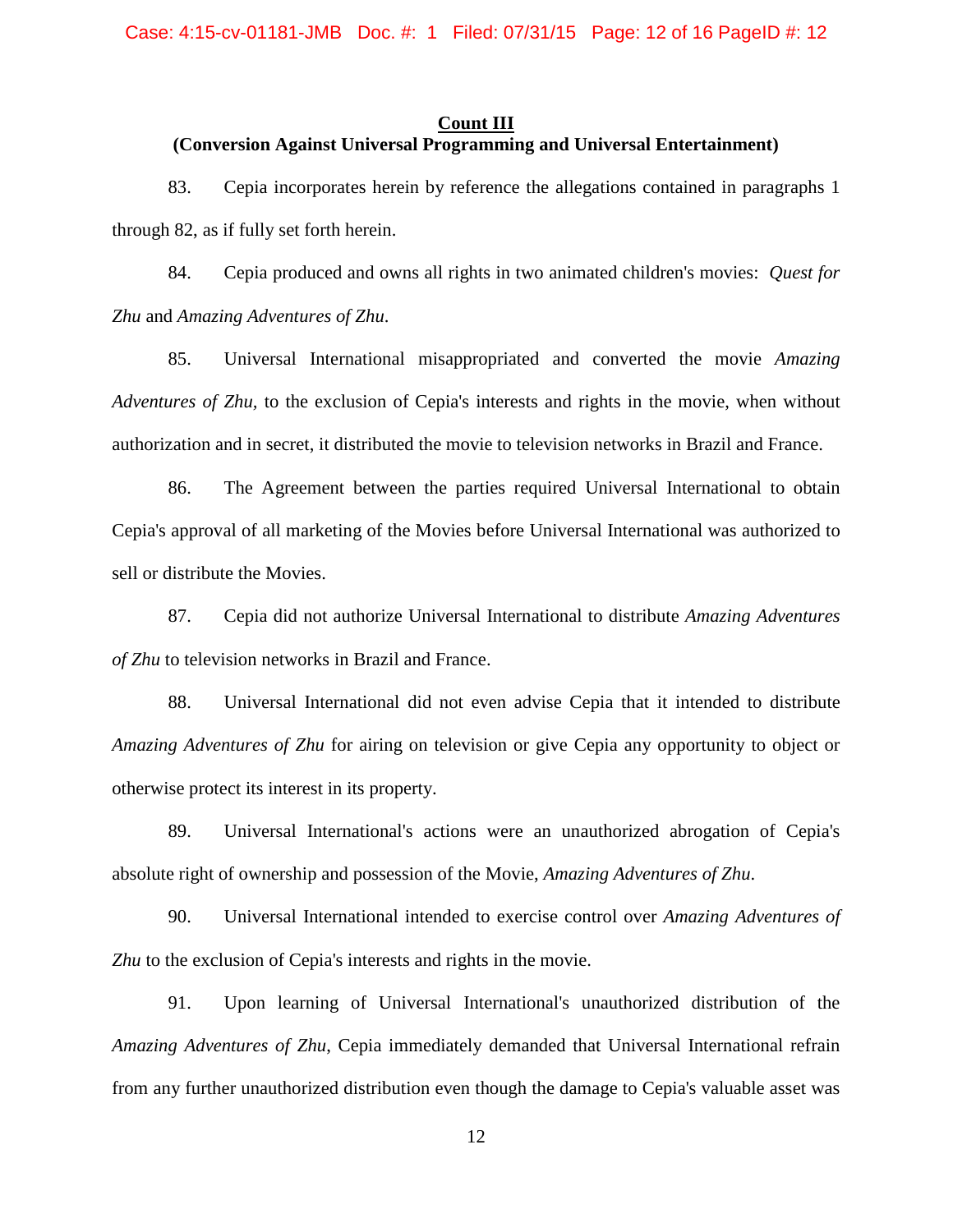### Case: 4:15-cv-01181-JMB Doc. #: 1 Filed: 07/31/15 Page: 13 of 16 PageID #: 13

done, and demanded an accounting of the revenues generated by the unauthorized distribution of Cepia's Movie.

92. Universal International refused to account for the revenues or remit them to Cepia and to date, Universal International continues to refuse to provide an accounting of those revenues.

93. Universal International converted the movie *Amazing Adventures of Zhu* for its own purposes.

94. As a result of Universal International's conversion of the movie *Amazing Adventures of Zhu,* Cepia has been damaged and will be further damaged by Universal International's conduct.

95. Cepia is entitled to punitive damages because Universal International's actions in misappropriating and converting the movie were willful, wanton, and outrageous because of Universal International's evil motive or reckless indifference to the rights of others including, among other things, their attempts to conceal their unauthorized actions.

# **Count IV (Breach of Implied Duty of Good Faith and Fair Dealing in Distribution Agreement Against Universal Programming)**

96. Cepia incorporates herein by reference the allegations contained in paragraphs 1 through 95 as if fully set forth herein.

97. On April 18, 2011, Cepia and Universal Programming entered the Agreement. *See* Exhibit A.

98. Universal Programming occupied a position of superior knowledge and power with regard to the marketing of the Movies that were the subject of the Agreement.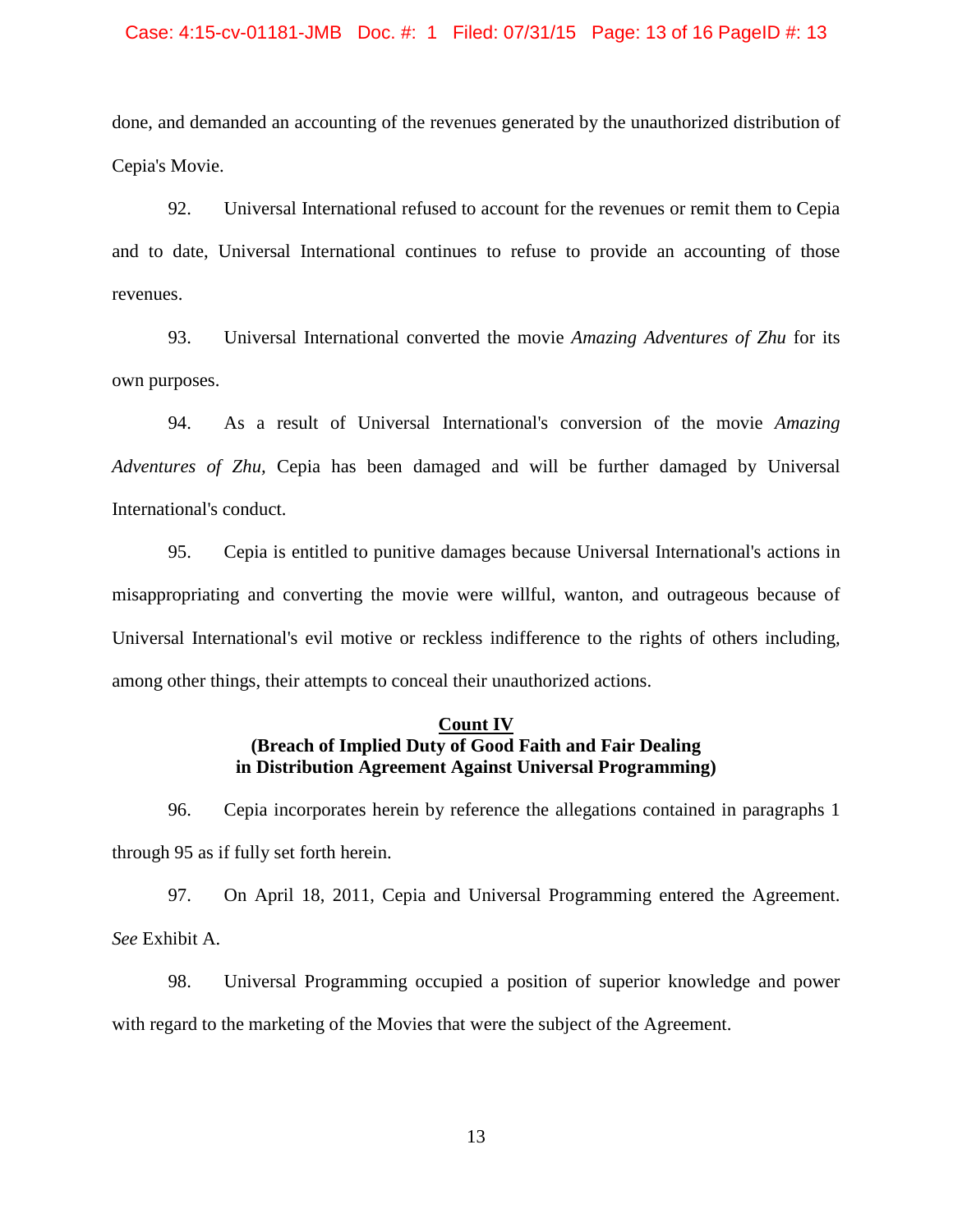### Case: 4:15-cv-01181-JMB Doc. #: 1 Filed: 07/31/15 Page: 14 of 16 PageID #: 14

99. A duty of good faith and fair dealing was implied by operation of law in the Agreement.

100. Cepia substantially performed all of its obligations under the Agreement.

101. At a minimum, Universal Programming's duty of good faith and fair dealing required it to refrain from taking actions that would deny Cepia its expected benefits of the Agreement.

102. Cepia negotiated the express, absolute, and final approval over all marketing and distribution of the Movies as part of the Agreement, which was reduced to writing and known to Universal Programming.

103. Universal Programming knew that this level of marketing control was essential to Cepia's business model.

104. Universal Programming acted in bad faith and materially breached its implied duty of good faith and fair dealing by:

- a. Failing to provide an acceptable marketing plan that balanced the need for profitability with the costs associated with attaining that level of profitability;
- b. Failing to provide notice to Cepia of its intent to distribute the second Movie for television viewing before the DVD/Blu-Ray market so that Cepia could object or take steps to prevent the unauthorized distribution; and
- c. Distributing the *Amazing Adventures of Zhu* without authorization in direct contravention of the express terms of the Agreement.

105. Universal Programming's acts and omissions evaded the spirit of the Agreement and denied Cepia the expected benefits of the Agreement.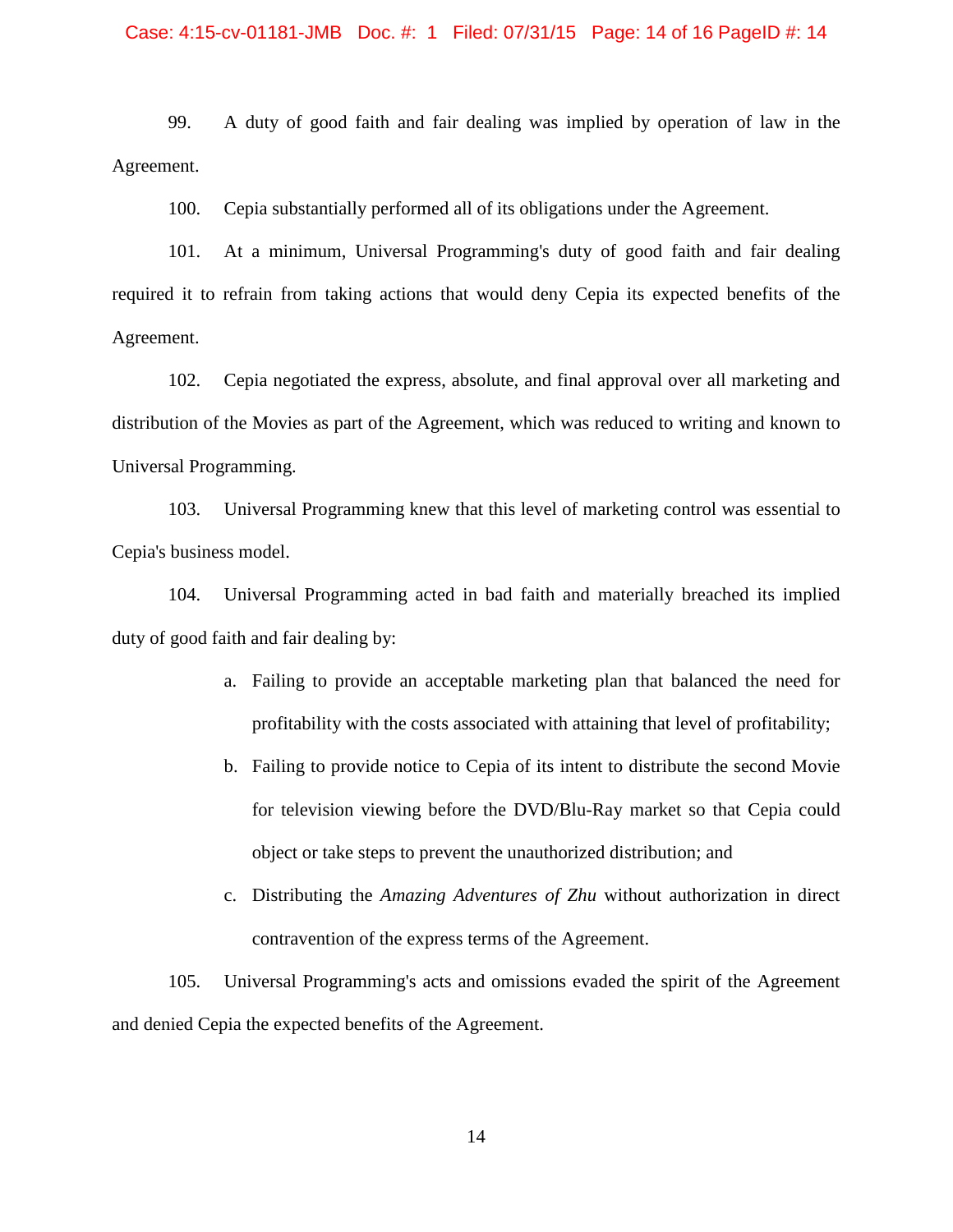106. By taking actions in breach of its duty of good faith and fair dealing, Universal Programming showed complete indifference to or conscious disregard for the rights of others. Universal Programming's actions were willful, wanton, and outrageous because of its evil motive or reckless indifference to the rights of Cepia, entitling Cepia to punitive damages to deter Universal Programming and others from like conduct in the future.

## **RELIEF SOUGHT ON ALL COUNTS**

WHEREFORE, Cepia prays for an Order and Judgment against Universal Entertainment and Universal Programming (together "Universal International") as follows:

A. Entering judgment against Universal International on all counts;

B. Finding that Universal International, its officers, agents, servants and employees and all others acting in concert or participation with Universal International be permanently enjoined from further offering for sale, advertising, promoting, copying, distribution, or use of the second Movie, *Amazing Adventures of Zhu;*

C. Finding that Universal International pay to Cepia an amount that this Court determines is fair to compensate Cepia for Universal International's breaches of contract, conversion, and breach of the duty of good faith and fair dealing, including an award of punitive damages for the wanton and willful misconduct of Universal International;

D. Awarding Cepia its costs, attorneys' fees, and pre-judgment interest; and

E. Such other and further relief as the Court deems proper and necessary.